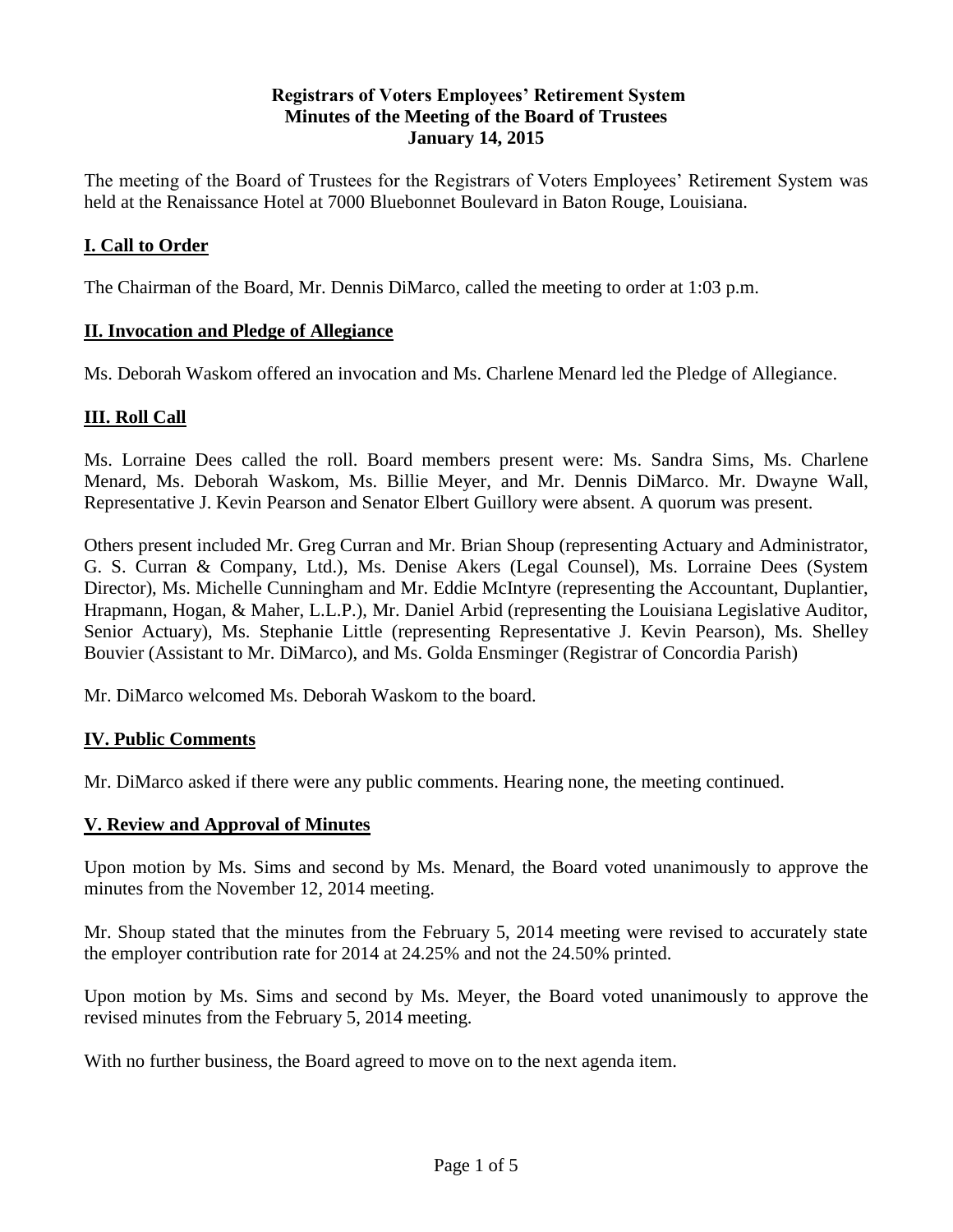# **VI. Presentation by Duplantier, Hrapmann, Hogan & Maher**

Ms. Michelle Cunningham presented the audit report on the financial statements of the Registrar of Voters Employees' Retirement System (ROVERS) for the year ended on June 30, 2014. Ms. Cunningham introduced Mr. Eddie McIntyre who directly supervised the ROVERS audit. She directed the Board to a presentation outlining the results of the audit. On page 2 and 3, she covered the management's and auditor's responsibilities, On page 4, Ms. Cunningham stated that ROVERS received the highest and cleanest opinion on their audit, an unmodified opinion.

Ms. Cunningham directed the Board to page 5, regarding the emphasis of matter paragraph which stated the Pension Liability was based on actuarial assumptions given by G.S. Curran & Company. On page 7 she highlighted all of the Government Accounting Standards Board (GASB) policies and procedures disclosed in Note 1. Pages 8 and 9, Ms. Cunningham addressed the significant accounting estimates and judgments made, including the fair value of investments. Ms. Cunningham stated there were no uncorrected misstatements, no difficulties encountered, and no disagreements with management while performing the audit as stated on page 10. She stated they are now required under GASB to maintain 10 years of supplementary information as stated on page 11. Pages 14 through 19 outlined a condensed comparative Statement of Fiduciary Net Position including total assets of \$80,635,154, total additions of \$16,236,447, total deductions of \$4,963,956, net asset increase of \$11,272,491, and a Members' Supplemental Savings Trust Fund position of \$1,302,587 which has decreased by \$13,575 due to \$92,445 of member withdrawals. Ms. Cunningham directed the Board to page 20 which outlined the Net Pension Liability of Employers as \$23,119,614 which is spread out among the employers of ROVERS for IRS reporting purposes. Page 20 also stated the Plan Fiduciary Net Position as a Percentage of Total Pension Liability or "funded ratio" to be 77.68%. Then on page 22 Ms. Cunningham stated that for Census Data Testing the auditors selected St. Tammany Parish, St. Charles Parish, St. Benard Parish, and the State of Louisiana. There were no findings at the selected employers. Ms. Cunningham directed the Board to page 23 to say that GASB 68 auditing will begin this fiscal year, auditing the schedule of employer allocations and schedule of pension amounts that will be reported by the actuaries for fiscal 2013 and 2014.

Ms. Cunningham directed the Board to page 23 through 26 of the Audit Report, which begins with the Schedule of Changes in Net Pension Liability, noting that GASB will require 10 years of these new schedules going forward.

Ms. Waskom asked about the last column on page 24.

Ms. Cunningham explained the Employers' Net Pension Liability as a % of (or divided by) Covered Employee Payroll amounts to 172.91%.

Mr. Curran added that it would take a one-time 172.91% contribution of the current payroll to meet the shortfall of the projected pension liabilities not covered by the total assets as of June 30, 2014.

Ms. Cunningham stated that page 26 showed the schedule of investment returns for fiscal 2014 to be a money-weighted average of 14.54%. Ms. Cunningham concluded the audit report by saying that next year's report will go back to being a comparative report now that GASB changes have been implemented. She directed the Board to the Agreed Upon Procedures of Census Testing.

Upon motion by Ms. Meyers and second by Ms. Sims, the Board voted unanimously to accept the Auditor's Report as presented by Ms. Cunningham.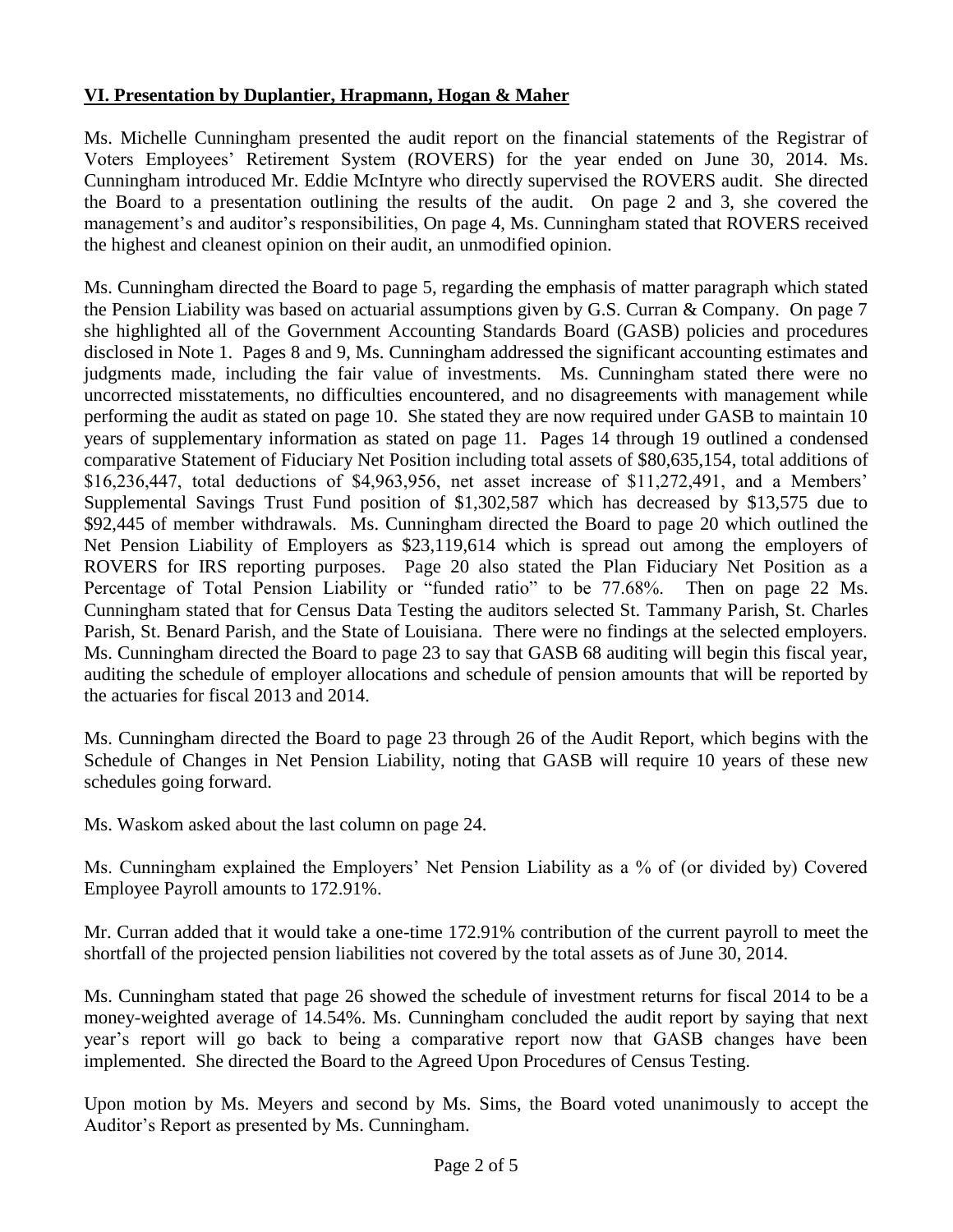With no further business, the Board agreed to move on to the next agenda item.

# **VII. Presentation by G. S. Curran & Company**

Mr. Curran presented the June 30, 2014 Actuarial Valuation for funding. He stated that the funding valuation report provided the system with the required employer contribution rate. He added that the system was funded according to the Aggregate Funding Method and explained that this funding method spread liabilities over the future working lifetime of employees and does not produce an Unfunded Accrued Liability.

Mr. Curran reviewed the mechanics of the spread of the present value of future employer contributions as a percentage of the present value of future salaries. He discussed the reasoning for a reduction in the valuation interest rate from 7.5% to 7.0%. He stated that a review of the valuation interest rate assumption included a review of the investment returns of the system over the past twenty years, the investment consultant's long-term expected rate of return, and the need for such a small system to reduce the inherent risk surrounding the valuation interest rate. He stated that as actuaries they reviewed related assumptions and recommended a change in the salary increase rate. He added that within the change in both assumptions was a reduction to the assumed rate of inflation from 3.00% to 2.75%. He added that the salary increase rate was reduced from 6.75% to 6.00% based upon this reduction in expected inflation and a recognition that the system no longer experienced the large salary increases of the past.

He reviewed the system's gains and losses for the year. The plan experienced a reduction in the normal cost accrual rate of 5.2198% related to significant gains related to demographics and plan experience, 1.3528% related to new members, 0.4695% related to gains on contributions, and a gain of 0.2509% related to asset experience. This was offset partially by an assumption loss of 4.2483%.

He reviewed the calculation of the minimum recommended net direct employer contribution rate and stated that the Fiscal 2016 minimum rate was 18.50%. Mr. Curran then discussed the potential of a cost of living increase for retirees. He stated that the system earned "excess interest earnings" of \$276,074 for the year. He added that the system did meet the minimum standards to grant a cost of living to retirees but that the present value of the cost of living increase could not exceed \$276,074. He stated that according to R. S. 11:243, and based upon the system's funded ratio, if the board gave a cost of living increase based on the 2014 valuation, no cost of living increase could be granted for the next three years. He added that the lifetime cost of an increase of 3% of the base benefit is \$863,951 and a 2% increase to retirees over 65 is \$406,625. Therefore, based upon the 2014 valuation, the Board could only grant a partial cost of living increase.

He recommended that the Board strongly consider holding the employer rate above the minimum actuarial employer contribution rate to increase the funding deposit account balance with the goal of using the money to prepay for a cost of living increase in the next few years. He stated that the Assessors Retirement Fund was considering legislation to allow an additional use for the Funding Deposit Account. He suggested that the Registrars consider also adding a provision to allow the use of the Funding Deposit Account to prepay for cost of living increases.

Stephanie Little, attorney for the House Retirement Committee indicated that February  $12<sup>th</sup>$  was the deadline for advertising a bill.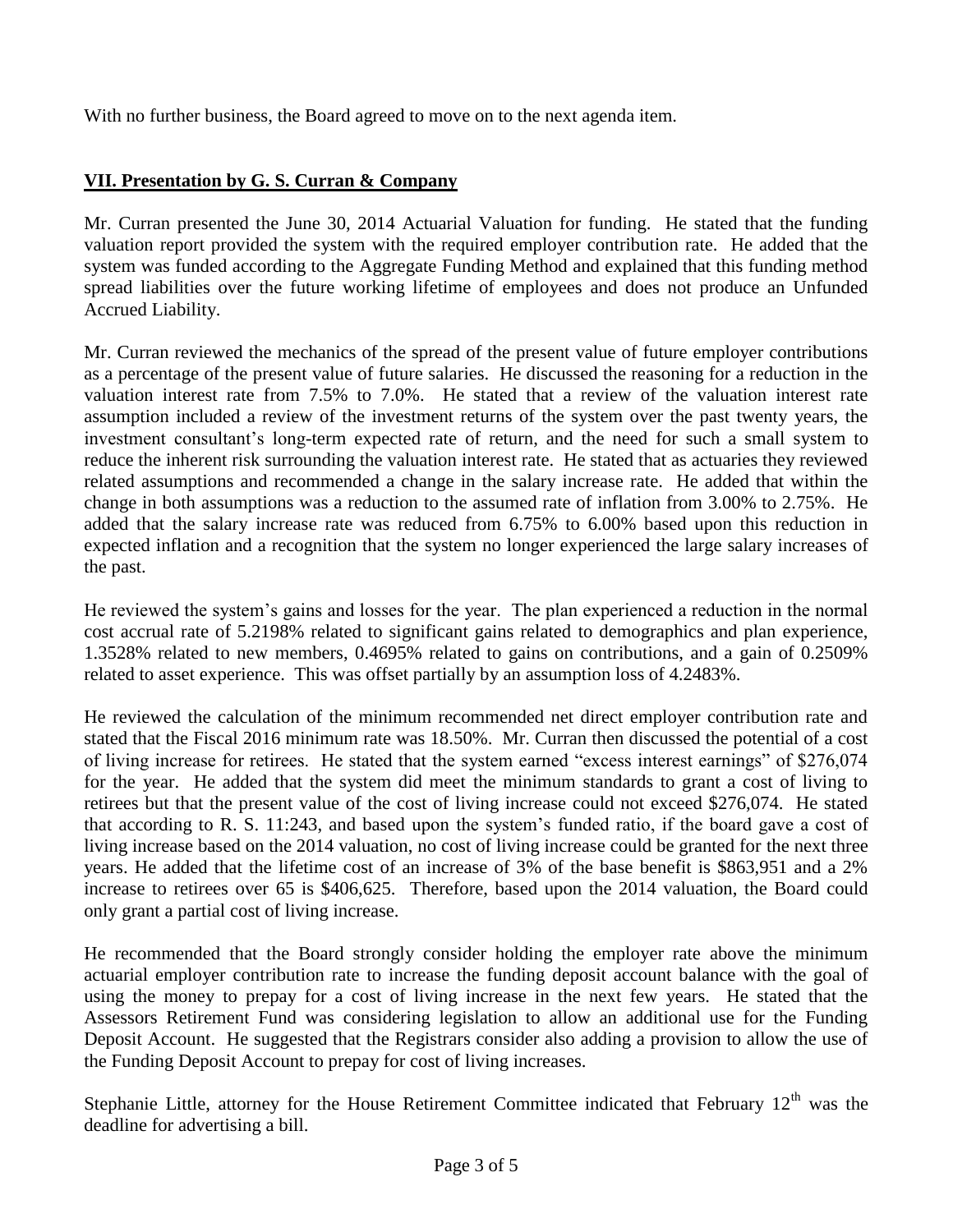The Board discussed the possibility of collecting additional funds within the Funding Deposit Account for future COLAs. The Board discussed possible cost of living provisions, including the  $$1\times(A+B)$ COLA. Mr. Curran stated that he would fix the Cost of Living Increase impact as a Percentage of Payroll numbers on page 8 which were typed incorrectly.

Upon motion by Ms. Waskom and second by Ms. Meyer, the Board voted unanimously to accept the June 30, 2014 actuarial valuation for funding with corrections discussed on page 8.

Upon motion by Ms. Waskom and second by Ms. Menard, the Board voted unanimously to amend the agenda to consider authorizing the Director to pursue legislation related to the use of the Funding Deposit Account for the prepayment of cost of living increases.

Upon motion by Ms. Sims and second by Ms. Meyer the Board voted unanimously to authorize Ms. Dees to have a bill drafted related to the use of the Funding Deposit Account for the prepayment of cost of living increases.

Ms. Sims asked if the Board could freeze the contribution rate at this meeting. Mr. Curran stated that the valuation report would be considered by the Public Retirement System's Actuarial Committee (PRSAC) in February. He added that if approved by PRSAC, the Board could then set the employer contribution rate based on the statutory authority granted to the Board to hold the rate above the minimum actuarially required employer contribution rate.

Ms. Waskom expressed her opinion that it would not be a good time to raise the employer rate after such a good year in the investment markets.

Mr. Curran next presented the actuarial valuation for accounting purposes which was produced in conjunction with the Governmental Accounting Standards Board (GASB) Statements 67 and 68. He stated that GASB required the accounting valuation be prepared based on the Entry Age Normal actuarial funding method. He stated that this method spread gains and losses differently from the funding valuation method. He reviewed the required cash flow analysis within GASB Statement 67 necessary to determine the discount rate. He stated that because of the constitutional requirement that the plan be actuarially funded, the plan was not projected to have a crossover as defined by GASB. He added that in accordance with Board instructions, the GASB valuation was produced using a discount rate equal to the valuation interest rate for funding purposes. He also stated that the breakdown of the Net Pension Liability for the plan by employer was included in the back of the GASB report.

Upon motion by Ms. Waskom and second by Ms. Meyer, the Board voted unanimously to accept the actuarial valuation for accounting purposes, or "GASB valuation report".

With no further business, the Board agreed to move on to the next agenda item.

## **IX. Other Business**

Mr. DiMarco asked if there was any other business.

Ms. Dees stated that each board member needs to complete the Louisiana Compliance Questionnaire for the auditors. Upon motion by Ms. Meyers and second by Ms. Menard, the Board voted unanimously to require the completion of the above mentioned questionnaire.